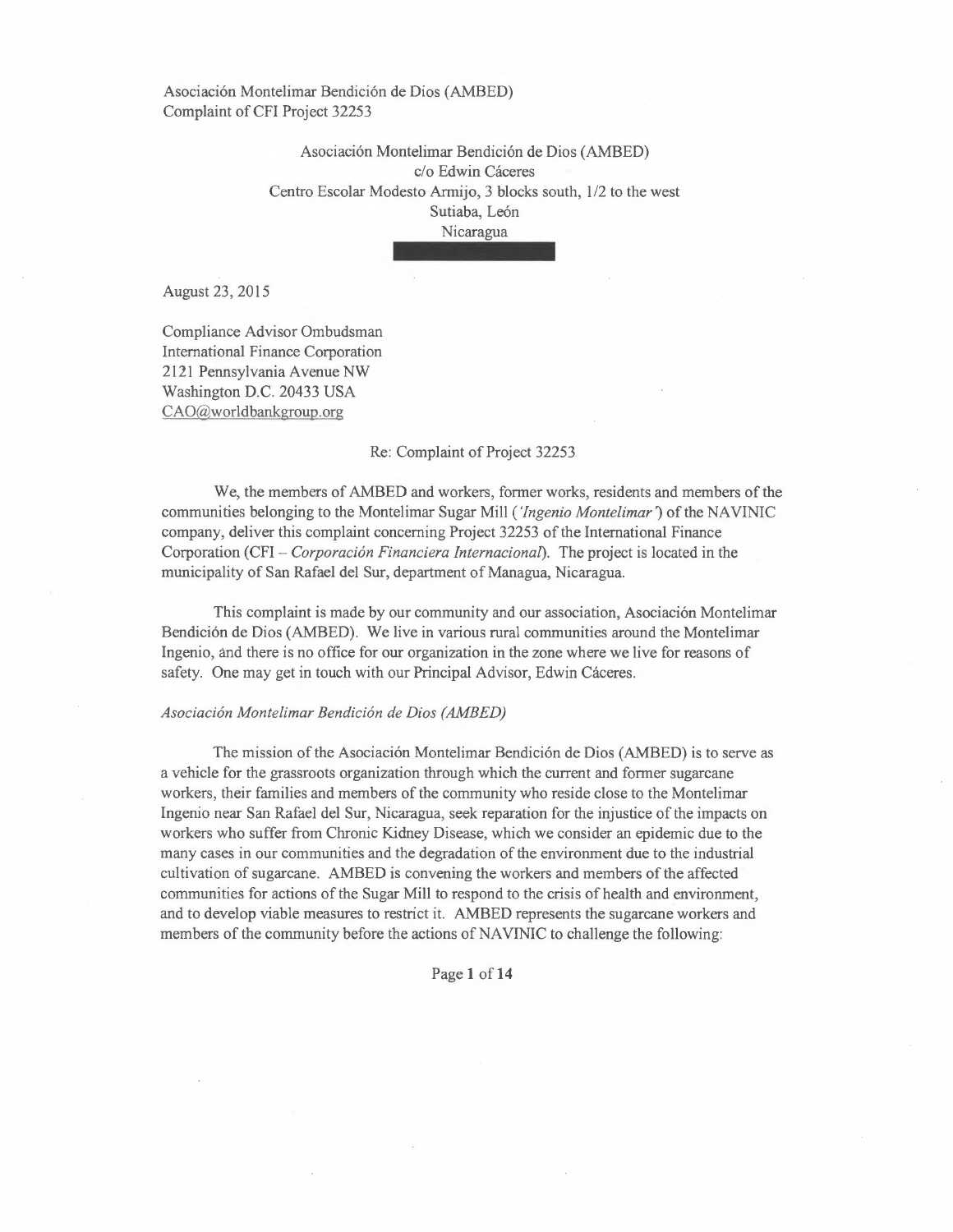- The forced eviction of the workers and their families;
- The labor practices of the Montelimar Sugar Mill, in not giving adequate protection or incentives to prevent the conditions tied to Chronic Kidney Disease;
- The labor practices of firing workers who catch chronic kidney diseases while working for the Sugar Mill;
- "The law of silence:" the practice of intimidation/
- The damage to public health due to the agricultural practices of the Sugar Mill;
- The environmental pollution of the air and water with agrochemicals;

#### *Our Organization*

AMBED is an organization with an active membership of 700 people. We are workers, former workers and residents of the communities of: San Pedro, Las Vivas, San Bartolo, San Cayetano, Los Gutierrez, Lorna Alegre, La Gallina, Km. 54, EI Bongo, Madrofial, Masachapa, San Rafael del Sur, Pochomil. We are men, women, young people and the elderly. Most of our membership are indigenous people.

AMBED has a board of directors of six officials of the community and two advisors:

José de la Cruz Bermúdez Sánchez - President Victor Manuel Solórzano Flores - Vice President Victor Hernández Sequeira - Council Member Basilio Antonio Martínez - Secretary Lester Yony Alemán García - Treasurer Cecilio Francisco Rojas Ramírez - Legal Counsel Edwin Cáceres Rojas - Principal Advisor Verónica Hernández - Advisor

Since February 2014, the membership of AMBED has convened an assembly every two weeks, or at the discretion of the board of directors and the advisors to establish a solid organization of the aforesaid communities in one single association. In general, the board of directors of AMBED and the advisors meet every week and at their discretion.

We are affected by the project in three principal ways, which we describe in detail in the following pages:

A high incidence of Chronic Kidney Disease among sugarcane workers, the disease, the social crisis, etc.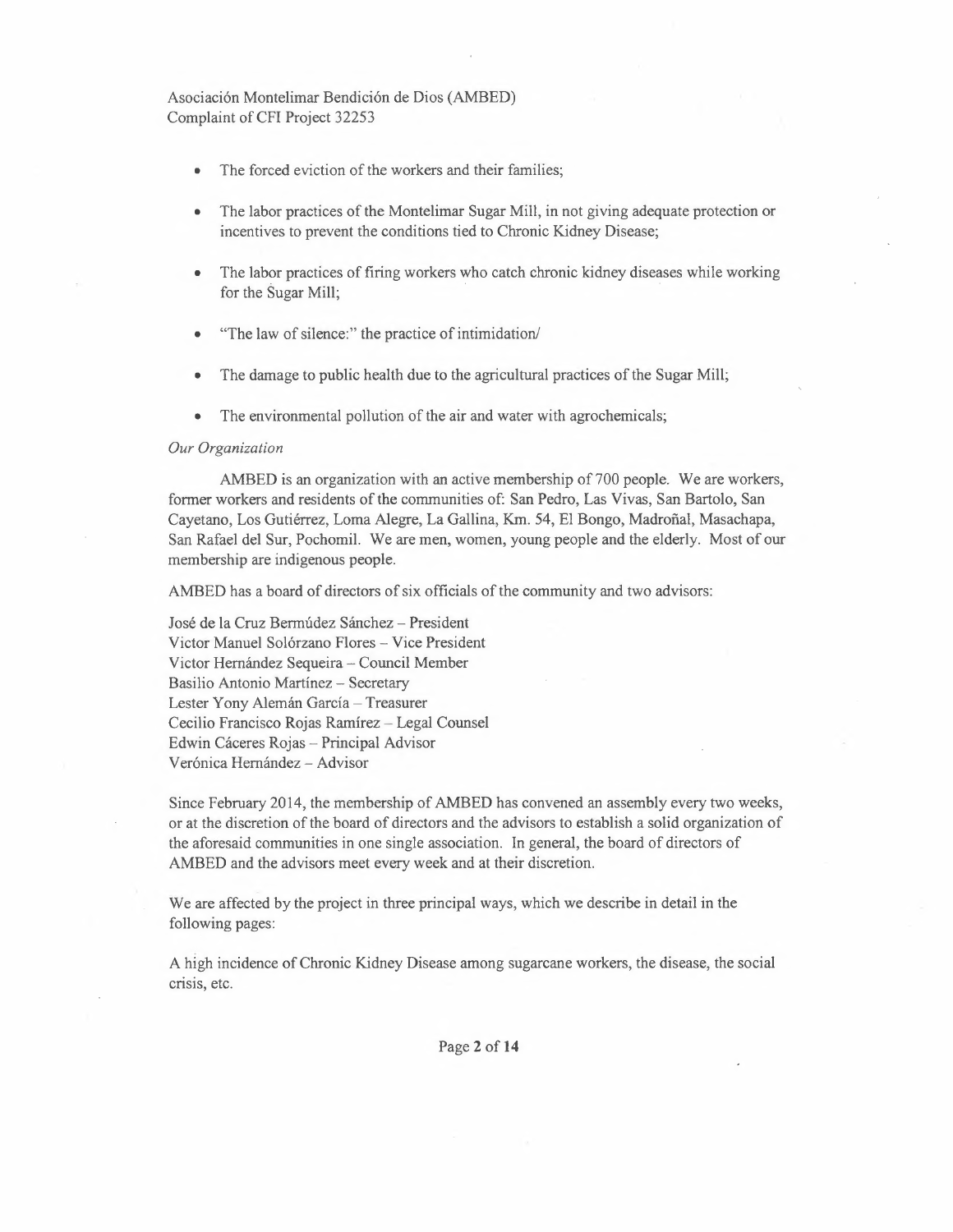- Pollution of the environment due to the agrochemicals used on the cane crops.
- The eviction of families established in the Project.

#### 1. The workers and members of AMBED demand the following:

### *Adequate response and treatment for Chronic Renal Insufficiency*

1. Within AMBED, the vast majority of the membership is affected by CRI. Of the communities of Montelimar, there are some 2000 residents affected by CRI. The community and the workers demand that NA VINIC recognize the existence of the epidemic in the communities and respond in an appropriate fashion, including, though not limited to, the following:

a. To give treatment to workers when there is an indication of the illness, and not only when a worker is in the final stages of CRI;

b. To administer appropriate treatment to workers in their clinic and look into healthy practices for living with the disease;

c. To recognize that everyone has a right to live with dignity, and to reduce the stigma of the people affected. Not to treat workers or the people in the affected communities with policies or actions of reprisals in either written or spoken form;

2. That NAVINIC should report the correct number of weeks credited to workers to the Nicaraguan Institute of Social Security (INSS - *Instituto Nicaraguense de Seguridad Social),*  and the responsible parties within NAVINIC should help workers with any problem in reporting working information to the INSS, particularly considering that fact that for many of its former workers who are ill with CRI, they cannot obtain a pension, to which they are entitled;

### *An Environment without Pollutants*

3. A community, environment, water and air without pollution from the pesticides used on the sugarcane. They demand tests of the water in public wells in their communities to determine whether the water is suitable for human consumption due to the fact that the cane crops are approximately fifty meters from the slopes that feed the wells to distribute them in the communities, for which reason we think that it is possible to find residues of the pollutants used on the cane.

4. That the pollutants should be cleaned from the rivers and wells, and a stop should be put to fumigating poisons in their environment. Therefore, we recommend that non-[aerial] methods be found for the application of chemicals on the cane crops, and to avoid the pollution of the environment.

Page **3 of14**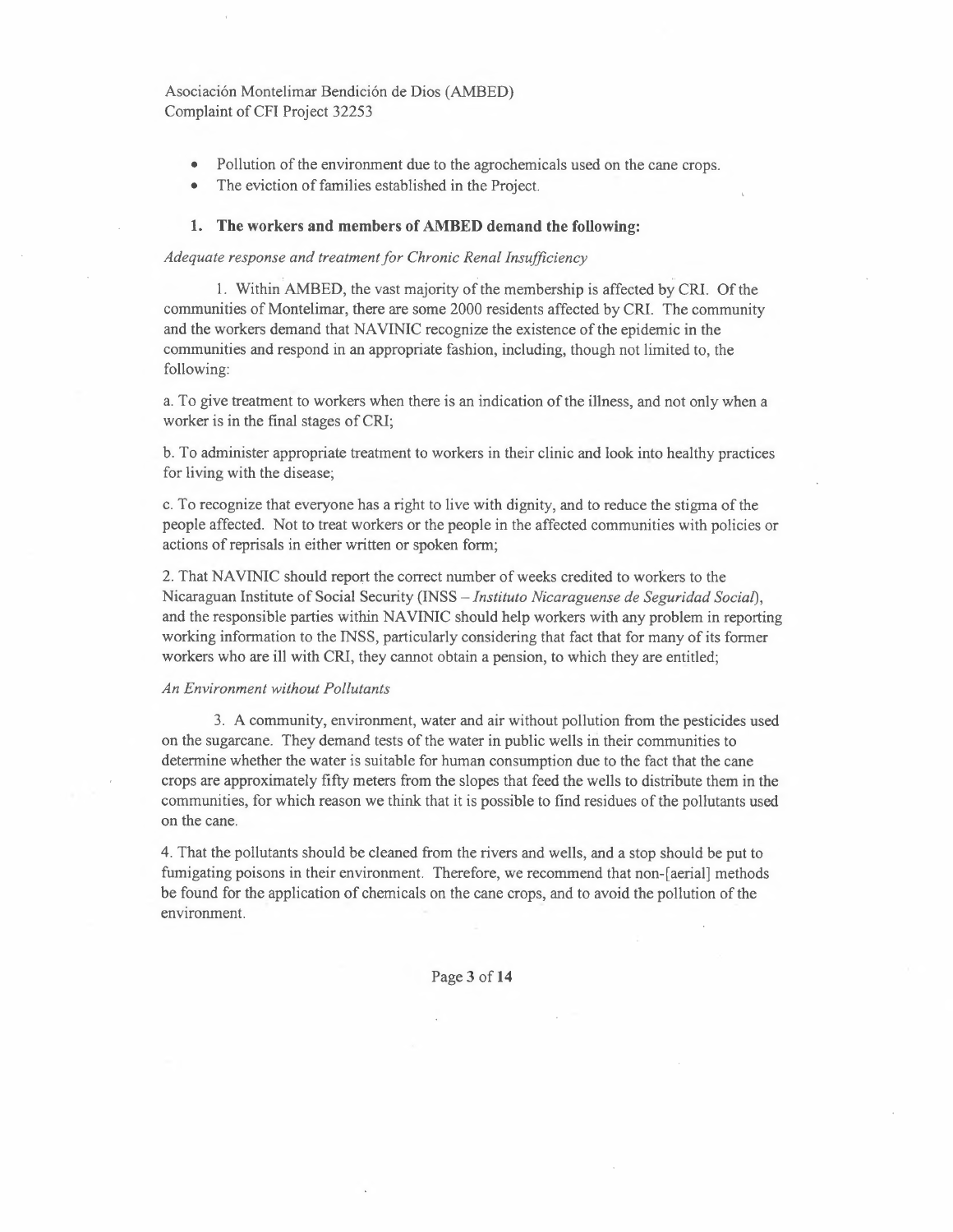5. In the harvest season when the cane fields are burned, they affect the environment with the smoke and the residues of ashes in all the communities in the vicinity of the sugarcane. During this common activity year after year we can discern in several communities microclimate effects, large amounts of smoke and ashes that affect the residents with respiratory infections, and water polluted by the ash residues.

II. Land Tenancy. Secure Title and not being Forcefully Evicted

6. For communities that live within the property of NAVINIC, they should be able to receive a secure title without having to hire a lawyer to ensure their right to the property. Families must know the status of their situation in clear terms, see the documentation, know of the meeting in advance, and know of the proposed area, properties, houses, infrastructure, and the process suggested by NA VINIC to remove the communities that reside on their lands.

In January/February 2014; according to several members of AMBED, Mr. Oscar Gutierrez convened a meeting with each individual community to inform them of the plan for them to be evicted so it would be possible to carry out the construction of an electrical power plant. Notwithstanding the fact that the approach to relocating the aforesaid communities amounted to nothing more than empty assurances.

To ensure title is part of the planning prepared by the CFI on the internet at:

# http://ifcext.ifc.org/ifcext/spiwebsite1.nsf/DocsByUNIDForPrint/D31 0031 DDBB9E71485257B 260077F706?opendocument

## *A Transparent Process, and one that Can Ensure Title to Property*

7. Nevertheless, NAVINIC has only given some of the residents in a few communities a Certificate of Right to Possession of the Property for some of their lands, and with this the residents, after occupying the place for 10 years, have to hire a lawyer to legalize their right to title, and this is impossible to manage because of its high financial cost. So that the company in some cases has taken the initial steps for legalization of the right to the land, but there is a lack of observance of the required period, understanding of the law and funds to legalize and establish the right to property.

The company has begun to draw up a census. Since that time, they have not notified people of their status.

## III Efforts to respond to the CRI crisis on the part of NAVINIC.

8. To prevent NA VINIC from maintaining its policy of only providing workers who have social security with medical care for one year when they are affected, after which they are removed from the company without the right to medical care or medicine. And this is a factor that accelerates the progress of the disease (CRI) up until the patient's death.

Page 4 of 14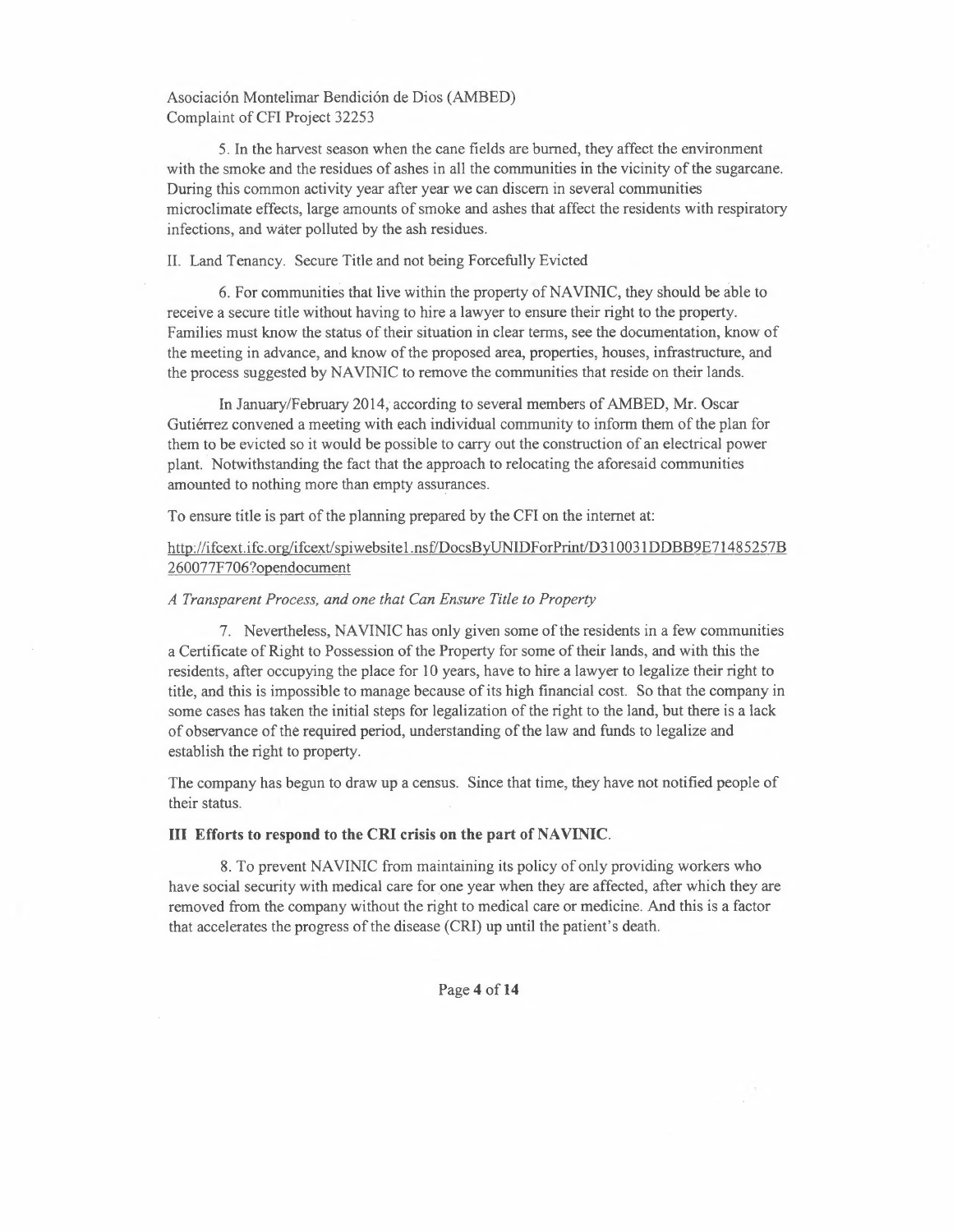## *Respond to the CRI Crisis in a Serious Manner with Adequate Treatment*

9. NA VINIC has not recognized the high mortality of its workers or CRI. After the start of our movement and the growth of our Association by more than 700 members in 19 months, some of our members were mocked by a campaign by NA VINIC. They delivered acetaminophen to some of those affected during a holiday as positive publicity in the communities and the international community, as well as posting photos on the internet of the event as charity. Therefore, we denounce this kind of activity because of the company deriving publicity benefits while those who are sick were simply used. However, the company does not recognize the CRI of workers or in communities as the result of its agricultural practices or as a social problem.

#### *Better Protections for Workers and Better Working Conditions*

10. The workers ask for better working conditions both in teams that are adequate for carrying out their work as well as an incentive to rest and drink clean water.

We believe that working conditions are the principal factor in the illness of the workers and former workers.

We want to know what appropriate measures the company is taking in its labor practices to avoid the proliferation of the conditions associated with CRI, including, without limitation: thermal stress and/or heat stress, dehydration, fatigue, exposure to nephrotoxic agrochemicals, and in the pills that the company administers, exposure to nephrotoxic medications.

IV. Compliance of the International Finance Corporation with its policies and standards [in] our communities

11. Independently of NA VINIC, we want the CAO to investigate whether the IFC is in compliance with its policies and standards as they are implementing their Project in our communities. Specifically:

- We want CAO to determine whether it has followed and whether it is complying with standards and protocols with respect to the involuntary eviction of families.
- We want to know exactly what the IFC's responsibilities are with respect to the high mortality of the residents in our communities due to CRI, and whether they have complied with the best practices for implementation with regard to public health.

Page 5 of 14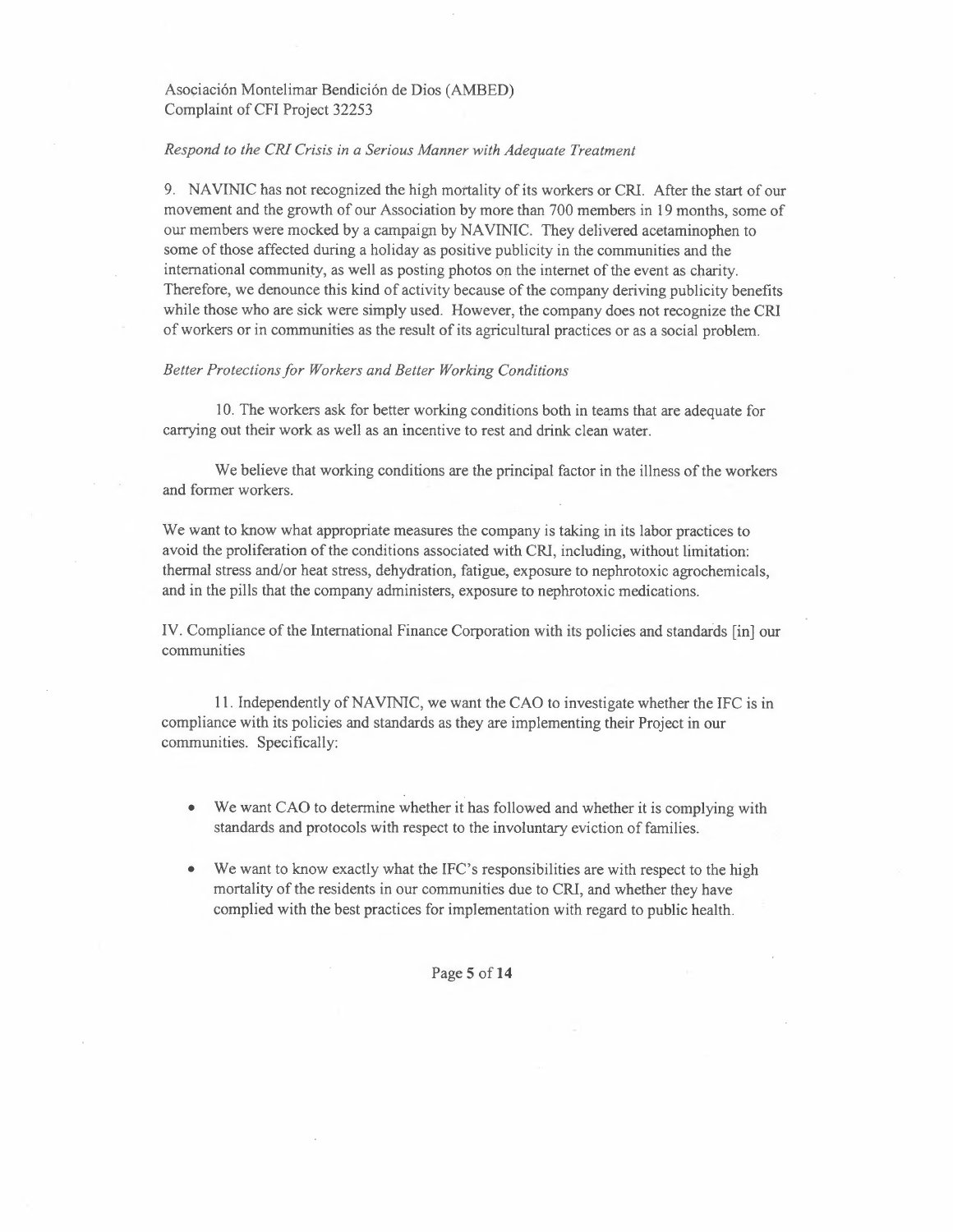• We want CAO to determine what are the responsibilities of IFC with respect to the implementation of a project that affects the environment, both in terms of public health as well as pollution of the environment.

## **V. AMBED** asks **for dialogue with Ingenio Montelimar for** a CAO process.

12. In the past some of our members have tried, individually and collectively, to communicate our concerns to the Sugar Mill. However, we have seen so many times that those who complain are fired and stigmatized. Accordingly, we at AMBED request a dialogue with the leadership of the Sugar Mill or officials of NAVINIC, with the supervision of CAO to ensure that any reprisals will be documented and observed by them.

We request dialogue with Ingenio Montelimar for our demands:

- That the Ingenio Montelimar should not evict families from their homes by force. That it should at least explain to them the written protocol, the plans of the Sugar Mill for the forced eviction of the affected families;
- '. For the families living on the lands of the Ingenio Montelimar, that the Sugar Mill should implement a transparent process supervised by CAO whereby the residents can ensure title to property without the need for hiring a lawyer;
- That the Sugar Mill should recognize that all of us have the right to live a dignified life in a healthy environment. That the Sugar Mill should recognize the existence of the high mortality of its workers and residents of the communities in this setting;
- That the Sugar Mill should change its practice with regard to the disease of CRI, and indemnify the workers and their families affected by the disease in the terminal stages, and give adequate treatment to those who are suffering from the disease while it can still be controlled;
- That the Sugar Mill should draw up active measures for working conditions to prevent conditions tied to Chronic Renal Insufficiency, specifically, thermal and/or heat stress, dehydration, fatigue and exposure to nephrotoxic agrochemicals;
- That the Department of Human Resources should expedite delivery of the information required by the INSS and help workers to solve administrative problems between the INSS and Ingenio Montelimar, and help workers, in a suitable fashion with management, to choose the process for obtaining their pensions;

Page 6 of 14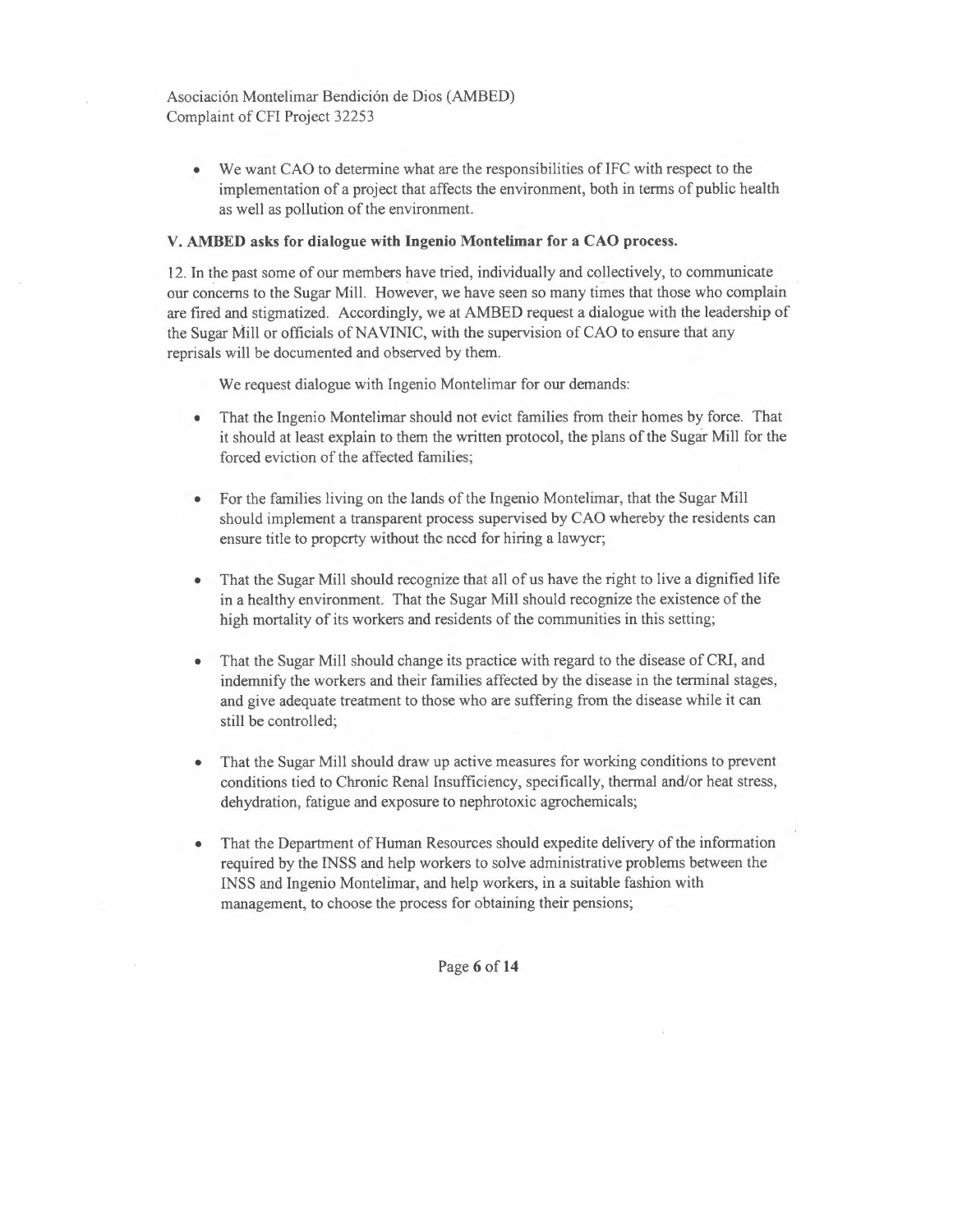- That the pollutants in the rivers and wells should be cleaned up, and fumigation of those poisons used on the cane in our environment should cease.
- . That they should find non-aerial methods for the application of agrochemicals to avoid pollution of the water that we drink;
- That they should stop burning cane because it affects public health and our quality of life so much;
- That CAO should investigate the activities of the IFC in this project to ascertain whether their practices with respect to forced eviction, use of agrochemicals, treatment of public health and implementation of projects in areas affected by Chronic Renal Insufficiency are complying with the social and environmental standards of the World Bank.
- We want to know what are the justifications for this project insofar as the IFC has authorized it in light of its social and environmental standards.
- Board of Directors of AMBED

José de la Cruz Bermúdez Sánchez - President Victor Manuel Solórzano Flores - Vice President Victor Hernández Sequeira - Council Member Basilio Antonio Martínez - Secretary Lester Yony Alemán García - Treasurer Cecilio Francisco Rojas Ramirez - Legal Counsel Edwin Cáceres Rojas - Principal Advisor Verónica Hernández - Advisor

[illegible signature] [signed:] Victor Manuel Flores [illegible signature] [signed:] Basilio Antonio Martinez [signed:] Lester [signed:] Cecilio Roja [illegible signature] [signed:] Veronica Hernández

AMBED Membership

Page **7 of14**